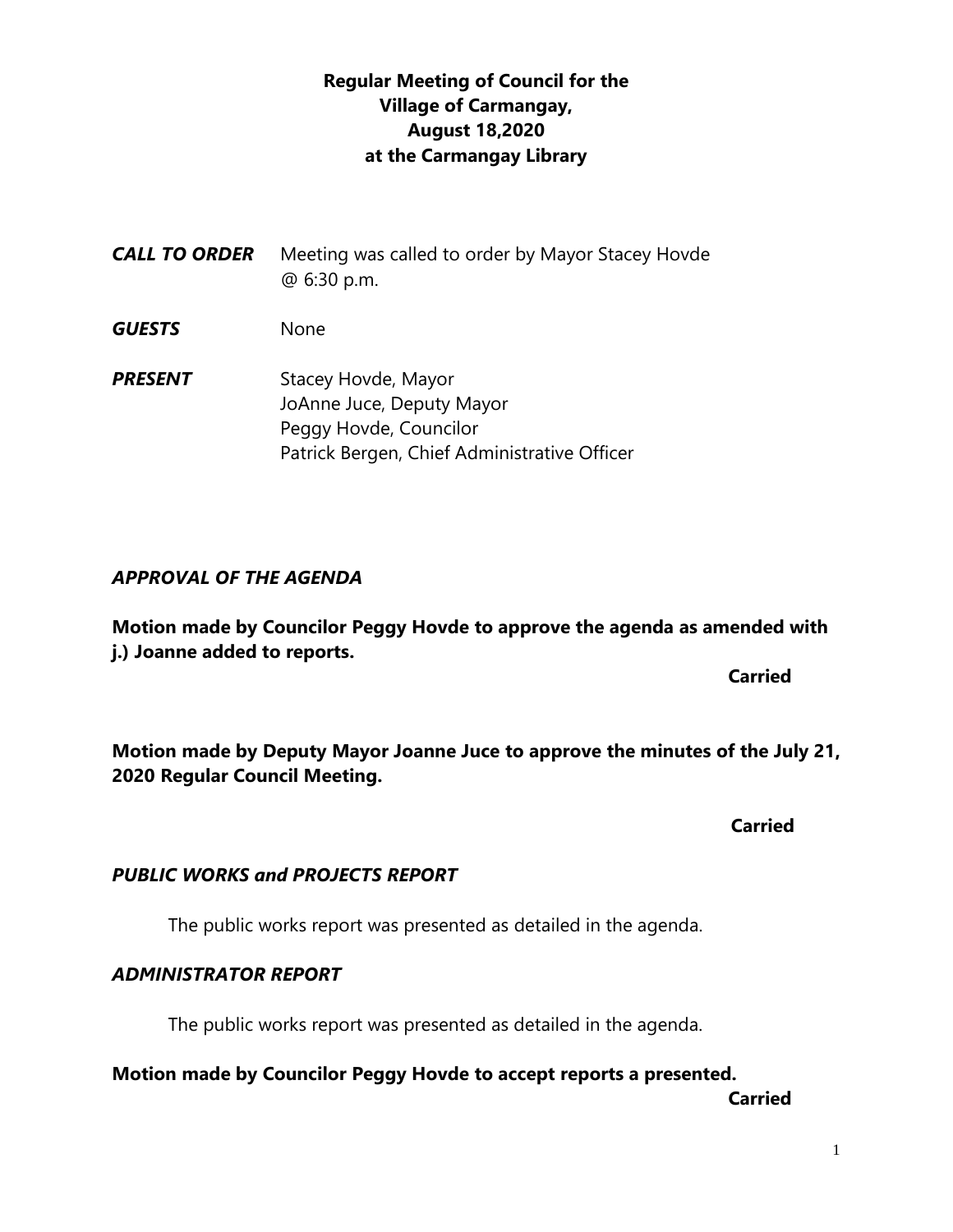#### *CORRESPONDENCE*

None

#### *FINANCIAL REPORTS*

The financial report was presented as detailed in the agenda.

**Motion made by Deputy Mayor Joanne Juce to accept the financial report. Carried**

#### *NEW BUSINESS*

**a.) Sale of Property to the Carmangay Community Centre Association**

**Motion made by Mayor Stacey Hovde to direct the CAO to sell Plan 570X, Block 4, Lot 12 to the Carmangay Community Centre Association for \$1.00 plus any costs incurred by the Village in selling and rezoning the land.**

**Carried.**

b.) **Tipi Ring Land Options**

**Discussion Only**

**c.) Lots for Sale**

**Motion made by Councilor Peggy Hovde to direct the CAO to post the below properties for sale on the Village website along with the commercial properties previously discussed at the price listed per the Bylaw.**

**Carried**

d.) **Wagon Repairs**

**Motion made by Deputy Mayor Joanne Juce to permit the Historical Society to effect repairs on the wagon situated on the corner of Highway 23 and Alta Vista, pending the CAO's research on the ownership of the two properties.**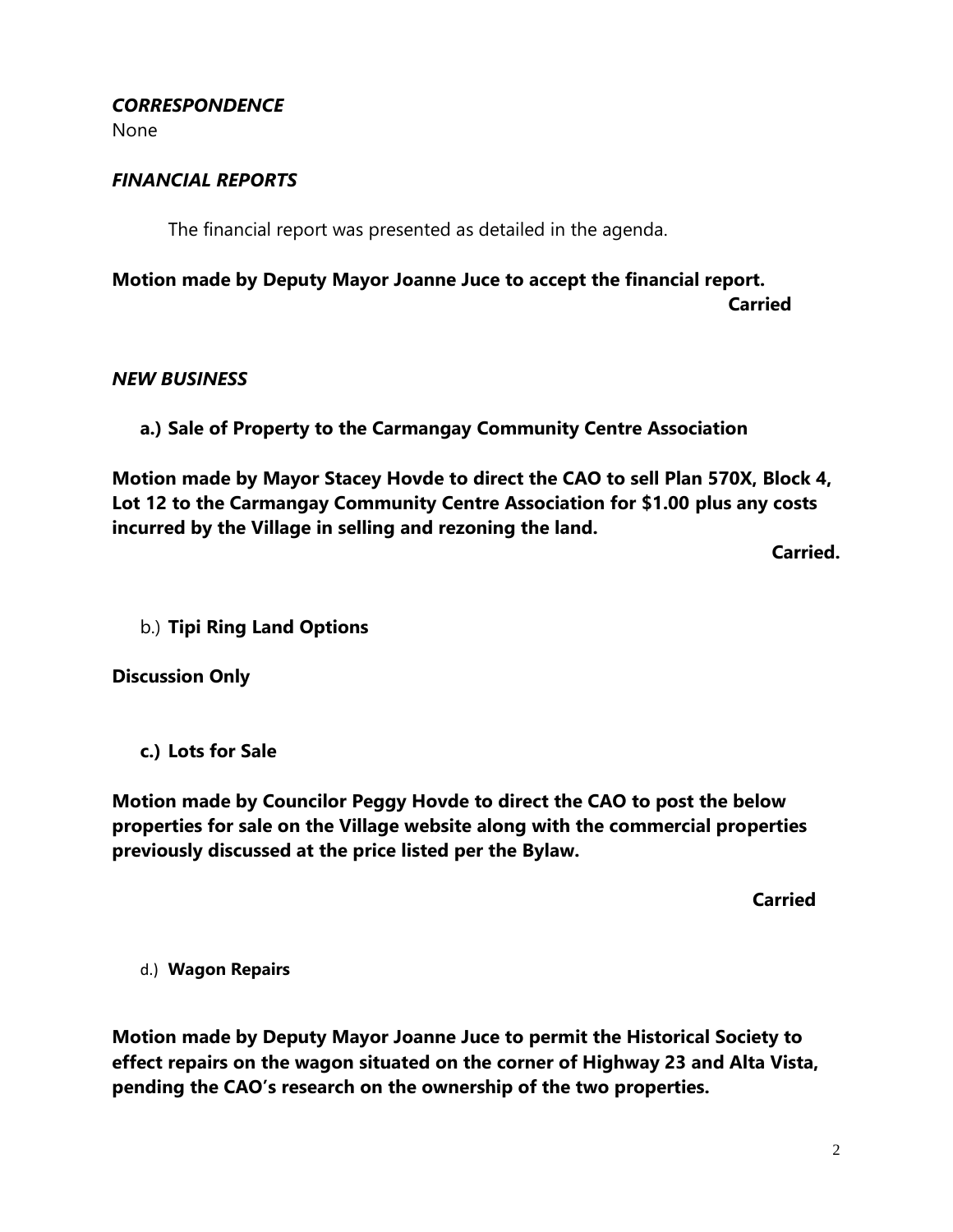**Carried.**

#### **REPORTS**

# **a) ORRSC**

None.

# **b) MARQUIS**

The Marquis Foundation is seeking a new CAO.

# **c) VULCAN DISTRICT SOLID WASTE**

Mayor Stacey Hovde attended a VDWC meeting.

#### **d) CARMANGAY AND DISTRICT LIBRARY BOARD** None.

# **e) FCSS**

Carrol Thomson, Director of FCSS has given her notice. A new Director is being sought.

## **f) SOUTHGROW**

None.

# **g) TWIN VALLEY REGIONAL WATER COMMISSION**

None

# **h) MAYORS AND REEVES OF SOUTHWEST ALBERTA**

None

## **i) CHINOOK ARCH**

None.